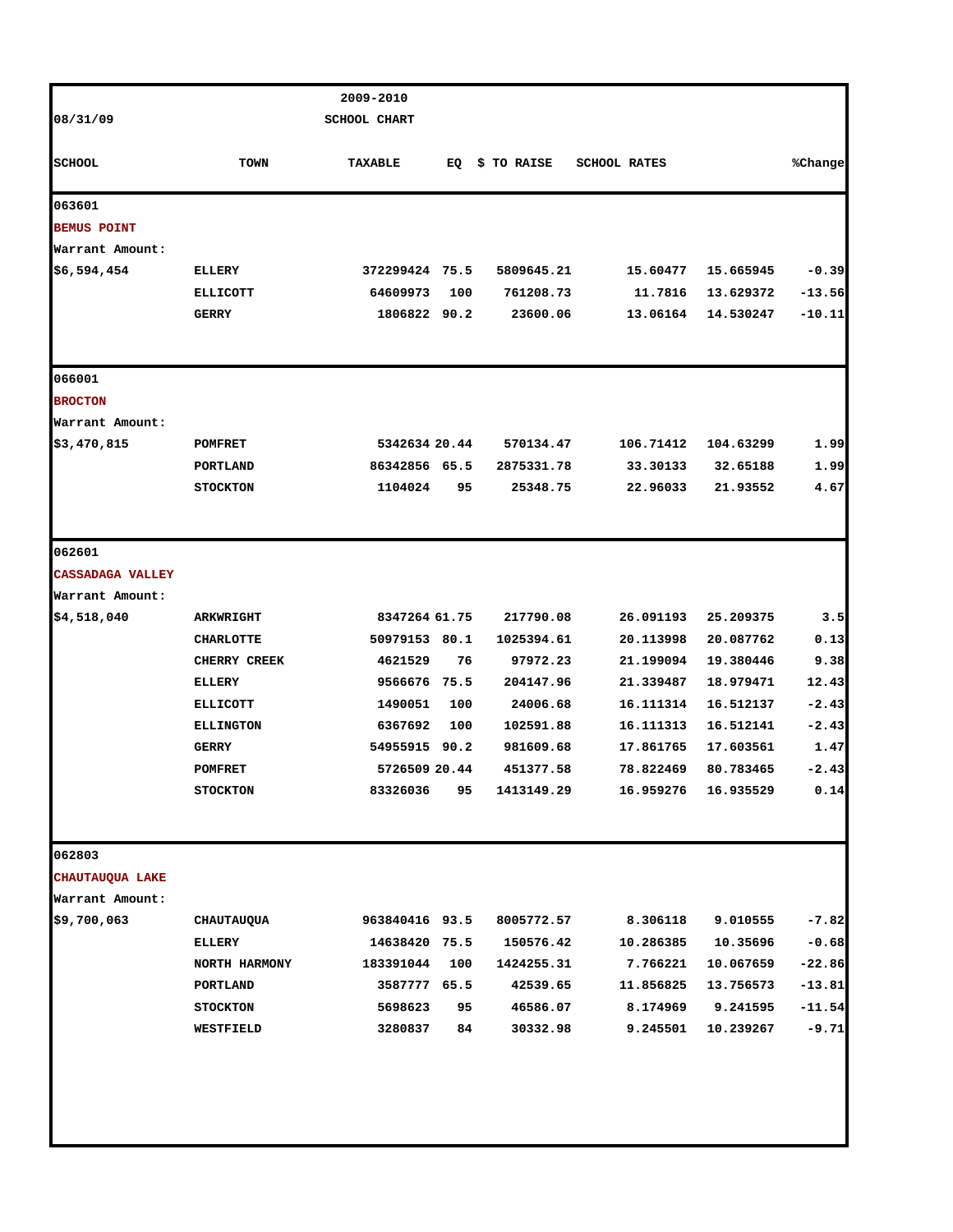|                     |                     | 2009-2010       |     |             |                     |           |         |
|---------------------|---------------------|-----------------|-----|-------------|---------------------|-----------|---------|
| 08/31/09            |                     | SCHOOL CHART    |     |             |                     |           |         |
| <b>SCHOOL</b>       | <b>TOWN</b>         | TAXABLE         | EQ  | \$ TO RAISE | <b>SCHOOL RATES</b> |           | %Change |
| 063201              |                     |                 |     |             |                     |           |         |
| <b>CLYMER</b>       |                     |                 |     |             |                     |           |         |
| Warrant Amount:     |                     |                 |     |             |                     |           |         |
| \$3,795,711         | <b>CLYMER</b>       | 4710639 74.88   |     | 879648.65   | 18.6747             | 17.480121 | 6.83    |
|                     | <b>FRENCH CREEK</b> | 100637352       | 100 | 1407277.74  | 13.9837             | 15.207705 | $-8.05$ |
|                     | <b>MINA</b>         | 107639969       | 100 | 1505199.9   | 13.9837             | 15.207705 | $-8.05$ |
|                     | <b>SHERMAN</b>      | 256350          | 100 | 3584.71     | 13.9837             | 15.207706 | $-8.05$ |
| 060300              |                     |                 |     |             |                     |           |         |
| <b>DUNKIRK CITY</b> |                     |                 |     |             |                     |           |         |
| Warrant Amount:     |                     |                 |     |             |                     |           |         |
| \$9,614,516         | <b>DUNKIRK-CITY</b> | 284931065 89.5  |     | 6562578.7   | 23.03216288         | 22.777612 | 1.12    |
|                     | <b>DUNKIRK-TOWN</b> | 99806590 82.25  |     | 2501388.04  | 25.0623535          | 25.489232 | $-1.67$ |
|                     | <b>SHERIDAN</b>     | 18027778 67.5   |     | 550549.26   | 30.53894163         | 30.807129 | $-0.87$ |
| 063801              |                     |                 |     |             |                     |           |         |
| <b>FALCONER</b>     |                     |                 |     |             |                     |           |         |
| Warrant Amount:     |                     |                 |     |             |                     |           |         |
| \$6,352,588         | <b>CARROLL</b>      | 3422288         | 100 | 60771.95    | 17.757695           | 18.942506 | $-6.25$ |
|                     | <b>ELLICOTT</b>     | 234481958       | 100 | 4163859.12  | 17.757695           | 18.942506 | $-6.25$ |
|                     | <b>ELLINGTON</b>    | 39614519        | 100 | 703462.55   | 17.757695           | 18.942506 | $-6.25$ |
|                     | <b>GERRY</b>        | 5126822 90.2    |     | 100931.86   | 19.687023           | 20.194569 | $-2.51$ |
|                     | POLAND              | 74534590        | 100 | 1323562.52  | 17.757695           | 18.942506 | $-6.25$ |
| 064603              |                     |                 |     |             |                     |           |         |
| <b>FORESTVILLE</b>  |                     |                 |     |             |                     |           |         |
| Warrant Amount:     |                     |                 |     |             |                     |           |         |
| \$3,208,914         | <b>ARKWRIGHT</b>    | 19991609 61.75  |     | 551236.71   | 27.573404           | 26.95326  | 2.3     |
|                     | <b>HANOVER</b>      | 91557151        | 100 | 1558904.88  | 17.026577           | 17.654386 | $-3.56$ |
|                     | <b>SHERIDAN</b>     | 26420636 67.5   |     | 666448.87   | 25.224558           | 25.401994 | $-0.70$ |
|                     | <b>VILLENOVA</b>    | 12702210        | 77  | 280876.82   | 22.112437           | 20.648404 | 7.09    |
| 065801              |                     |                 |     |             |                     |           |         |
| <b>FREDONIA</b>     |                     |                 |     |             |                     |           |         |
| Warrant Amount:     |                     |                 |     |             |                     |           |         |
| \$12,647,965        | <b>ARKWRIGHT</b>    | 6261494 61.75   |     | 200749.58   | 32.06097            | 29.92572  | 7.14    |
|                     | <b>DUNKIRK-TOWN</b> | 621358 82.25    |     | 14956.14    | 24.07009            | 23.33494  | 3.15    |
|                     | POMFRET             | 114199242 20.44 |     | 11061039.89 | 96.85738            | 95.897    | 1       |
|                     | PORTLAND            | 15109139 65.5   |     | 456680.06   | 30.22542            | 29.92572  | 1       |
|                     | <b>SHERIDAN</b>     | 31181179 67.5   |     | 914539.33   | 29.32985            | 28.20338  | 3.99    |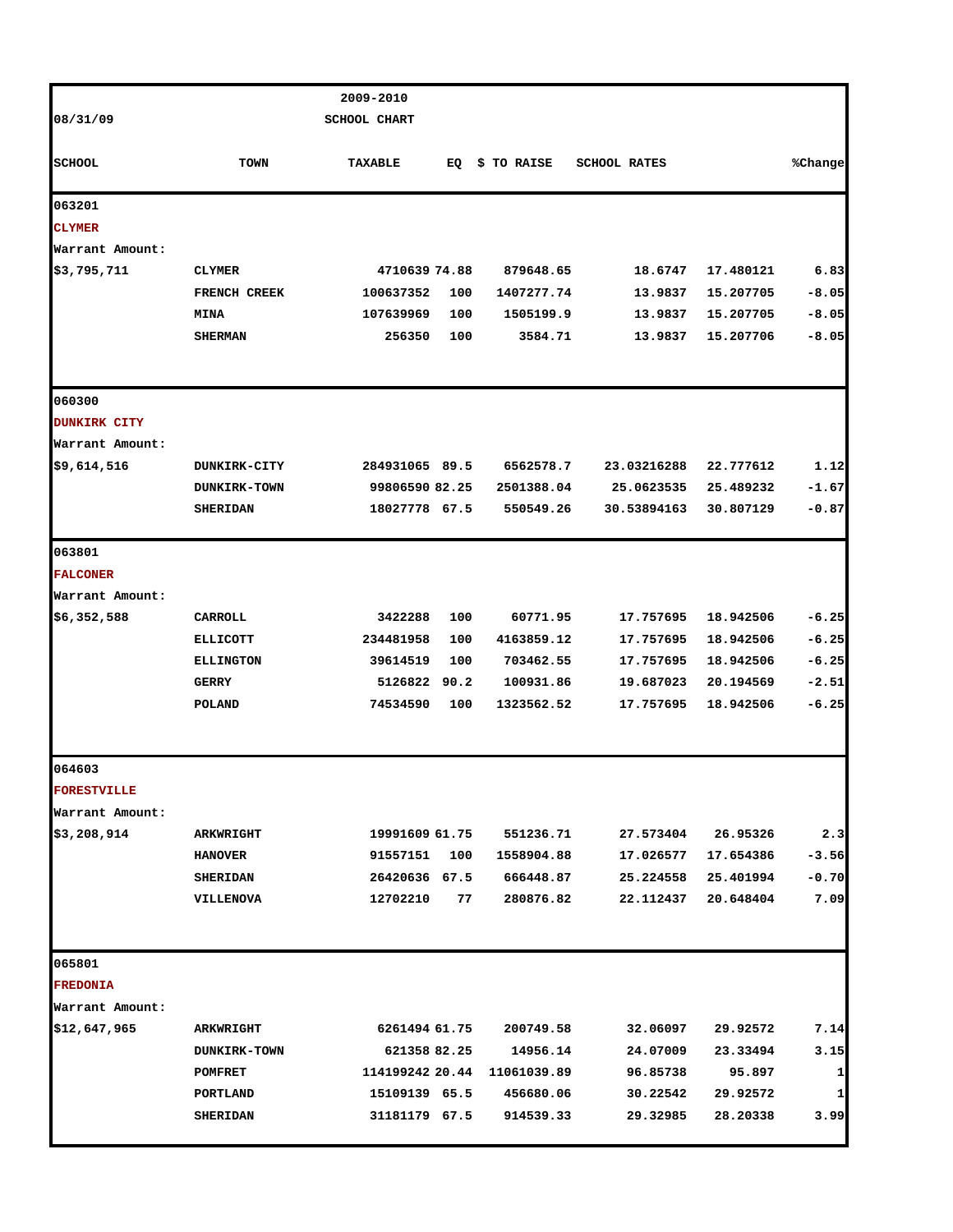|                        |                  | 2009-2010           |     |             |                     |           |           |
|------------------------|------------------|---------------------|-----|-------------|---------------------|-----------|-----------|
| 08/31/09               |                  | <b>SCHOOL CHART</b> |     |             |                     |           |           |
|                        |                  |                     |     |             |                     |           |           |
| <b>SCHOOL</b>          | <b>TOWN</b>      | <b>TAXABLE</b>      | EQ  | \$ TO RAISE | <b>SCHOOL RATES</b> |           | %Change   |
| 062401                 |                  |                     |     |             |                     |           |           |
| <b>FREWSBURG</b>       |                  |                     |     |             |                     |           |           |
| Warrant Amount:        |                  |                     |     |             |                     |           |           |
| \$4,415,504            | <b>BUSTI</b>     | 12972107            | 100 | 286901.68   | 22.12661            | 22.459313 | $-1.48$   |
|                        | CARROLL          | 126504973           | 100 | 2797953.34  | 22.127135           | 22.459888 | $-1.48$   |
|                        | <b>KIANTONE</b>  | 40152837            | 99  | 898977.84   | 22.3501             | 22.459313 | $-0.49$   |
|                        | <b>POLAND</b>    | 13625171            | 100 | 301345.38   | 22.12661            | 22.459313 | $-1.48$   |
| 047201                 |                  |                     |     |             |                     |           |           |
| <b>GOWANDA</b>         |                  |                     |     |             |                     |           |           |
| (includes Library Tax) |                  |                     |     |             |                     |           |           |
| Warrant Amount:        |                  |                     |     |             |                     |           |           |
|                        | <b>HANOVER</b>   | 106409              | 100 |             |                     | 18.15196  | $-100.00$ |
|                        |                  |                     |     |             |                     |           |           |
| 064801                 |                  |                     |     |             |                     |           |           |
| <b>PANAMA</b>          |                  |                     |     |             |                     |           |           |
| Warrant Amount:        |                  |                     |     |             |                     |           |           |
| \$3,357,340            | <b>BUSTI</b>     | 24489070            | 100 | 474770.03   | 19.38702            | 20.113098 | $-3.61$   |
|                        | <b>HARMONY</b>   | 77386706            | 99  | 1515451.96  | 19.58285            | 20.113098 | $-2.64$   |
|                        | NORTH HARMONY    | 69146239            | 100 | 1340539.36  | 19.38702            | 22.472735 | $-13.73$  |
|                        | <b>SHERMAN</b>   | 1370951             | 100 | 26578.65    | 19.38702            | 20.113098 | $-3.61$   |
|                        |                  |                     |     |             |                     |           |           |
| 063001                 |                  |                     |     |             |                     |           |           |
| <b>PINE VALLEY</b>     |                  |                     |     |             |                     |           |           |
| Warrant Amount:        |                  |                     |     |             |                     |           |           |
| 1,807,528              | <b>ARKWRIGHT</b> | 1429151 61.75       |     | 43705.35    | 30.58134            | 31.249074 | $-2.14$   |
|                        | <b>CHARLOTTE</b> | 1095165 80.1        |     | 25819.07    | 23.575502           | 24.900418 | $-5.32$   |
|                        | CHERRY CREEK     | 37579969            | 76  | 933762.22   | 24.847339           | 24.023642 | 3.43      |
|                        | <b>ELLINGTON</b> | 10968830            | 100 | 207135.14   | 18.883977           | 20.468143 | $-7.74$   |
|                        | VILLENOVA        | 24347229            | 77  | 597107.17   | 24.524646           | 23.939349 | 2.44      |
| 047601                 |                  |                     |     |             |                     |           |           |
| <b>RANDOLPH</b>        |                  |                     |     |             |                     |           |           |
| (includes Library Tax) |                  |                     |     |             |                     |           |           |
| Warrant Amount:        |                  |                     |     |             |                     |           |           |
| \$4,908,977            | <b>ELLINGTON</b> | 4068801             | 100 | 54012       | 13.274674           | 13.945435 | $-4.81$   |
|                        | POLAND           | 4735484             | 100 | 62862.01    | 13.274674           | 13.945435 | $-4.81$   |
|                        |                  |                     |     |             |                     |           |           |